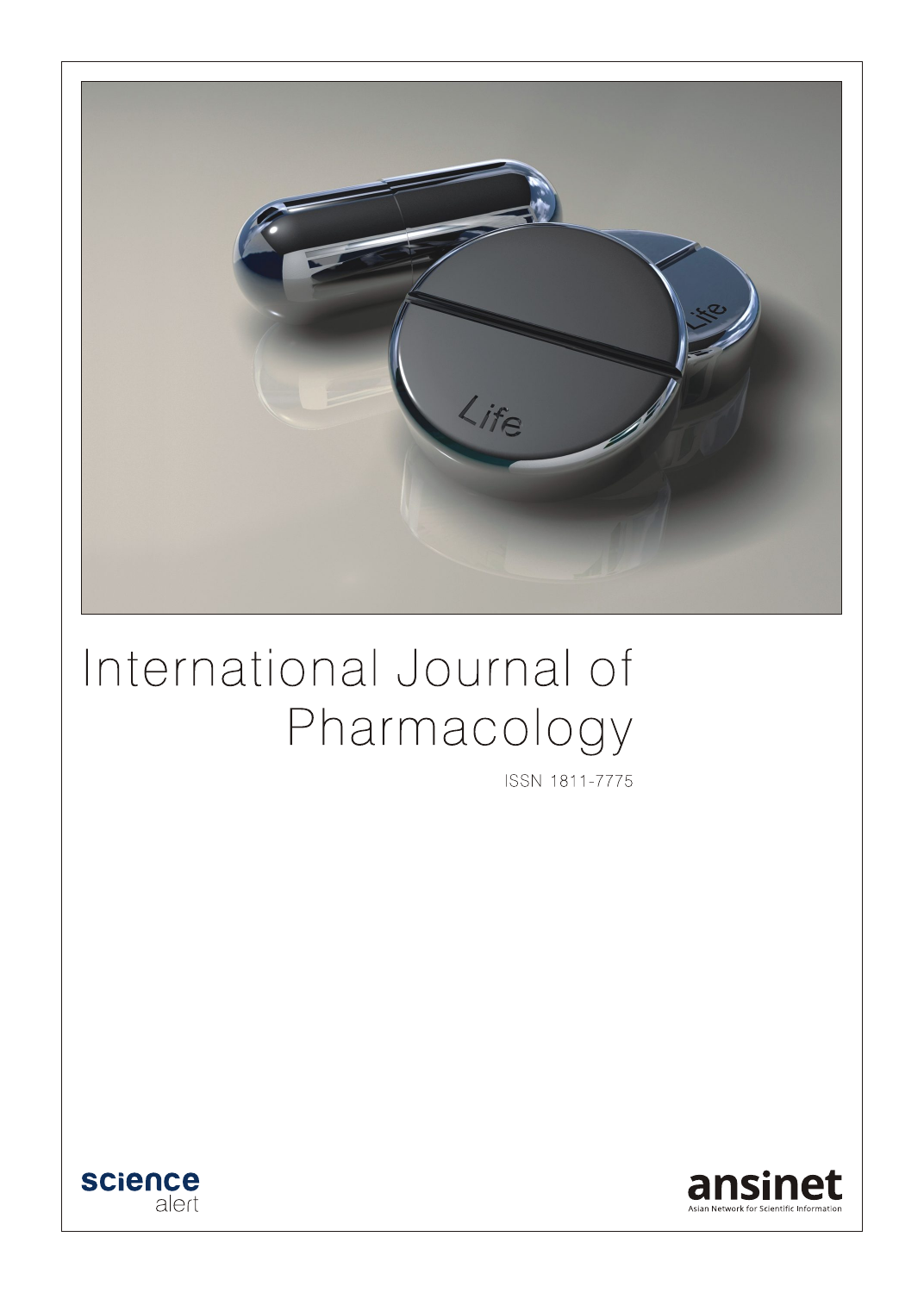#### **OPEN ACCESS International Journal of Pharmacology**

ISSN 1811-7775 DOI: 10.392[3/ijp.2016.169.176](http://crossmark.crossref.org/dialog/?doi=10.3923/ijp.2016.169.176&domain=pdf&date_stamp=2016-03-15)

![](_page_1_Picture_3.jpeg)

## **Research Article Genotoxic Effect of Endosulfan at Sublethal Concentrations in Mori (***Cirrhinus mrigala***) Fish Using Single Cell Gel Electrophoresis (Comet) Assay**

 $^{\rm 1}$ Sana Ullah,  $^{\rm 2}$ Maryam Begum,  $^{\rm 2}$ Saeed Ahmad and  $^{\rm 3}$ Kuldeep Dhama

1 Laboratory of Fisheries and Aquaculture, Department of Animal Sciences, Quaid-i-Azam University, Islamabad 45320, Pakistan 2 Department of Zoology, University of Malakand, District Lower Dir, Khyber Pakhtunkhwa, Pakistan 3 Division of Pathology, ICAR-Indian Veterinary Research Institute (IVRI), Izatnagar 243122, Bareilly, Uttar Pradesh, India

### Abstract

The current study was designed to determine the genotoxic effect of endosulfan at sublethal concentrations (66, 50 and 33% of LC<sub>s0</sub>, 1.5 µg L<sup>-1</sup>) in peripheral blood erythrocytes of an economically important indigenous Indian major carp Mori, *Cirrhinus mrigala*. A total of 180 fish were divided into four groups, each group received 45 individuals. Group 1st served as control (received no endosulfan), while group 2nd (0.5  $\mu$ g L $^{-1}$ ), 3rd (0.75  $\mu$ g L $^{-1}$ ) and 4th (1  $\mu$ g L $^{-1}$ ) were exposed to endosulfan. For investigating the induced DNA damage, the blood samples were collected from the caudal veins of the fingerlings in all the groups after 7, 14, 21 and 28 days of endosulfan exposure. Endosulfan induced DNA damage in all the treated groups at all concentrations, in terms of percentage of damaged cell (% damage cell) and Genetic Damage Index (GDI) based on visual classification of the extent of damage (Class 0-4) and cumulative tail length ( $\mu$ m). A concentration and time dependent increase was observed in DNA damage in the exposed groups, the highest damage was observed in group 4th (1 µg L<sup>-1</sup>) followed by group 3rd (0.75 µg L<sup>-1</sup>). Similarly, the highest level of DNA damage was observed in peripheral blood erythrocytes sampled after 28 days, followed by 21 days after exposure. The current study displayed the severe genotoxic potential of endosulfan in *Cirrhinus mrigala*, even at sublethal concentrations. Therefore, the indiscriminate and injudicious use of endosulfan should be strictly monitored and banned or at least controlled by the responsible governmental authorities.

Key words: Endosulfan, Cirrhinus mrigala, sublethal, SCGE, genotoxicity, DNA damage

Received: January 07, 2016 **Accepted: February 11, 2016** Published: March 15, 2016

Citation: Sana Ullah, Maryam Begum, Saeed Ahmad and Kuldeep Dhama, 2016. Genotoxic effect of endosulfan at sublethal concentrations in mori (Cirrhinus mrigala) fish using single cell gel electrophoresis (comet) assay. Int. J. Pharmacol., 12: 169-176.

Corresponding Author: Sana Ullah, Laboratory of Fisheries and Aquaculture, Department of Animal Sciences, Quaid-i-Azam University, Islamabad 45320, Pakistan

Copyright: © 2016 Sana Ullah et al. This is an open access article distributed under the terms of the creative commons attribution License, which permits unrestricted use, distribution and reproduction in any medium, provided the original author and source are credited.

Competing Interest: The authors have declared that no competing interest exists.

Data Availability: All relevant data are within the paper and its supporting information files.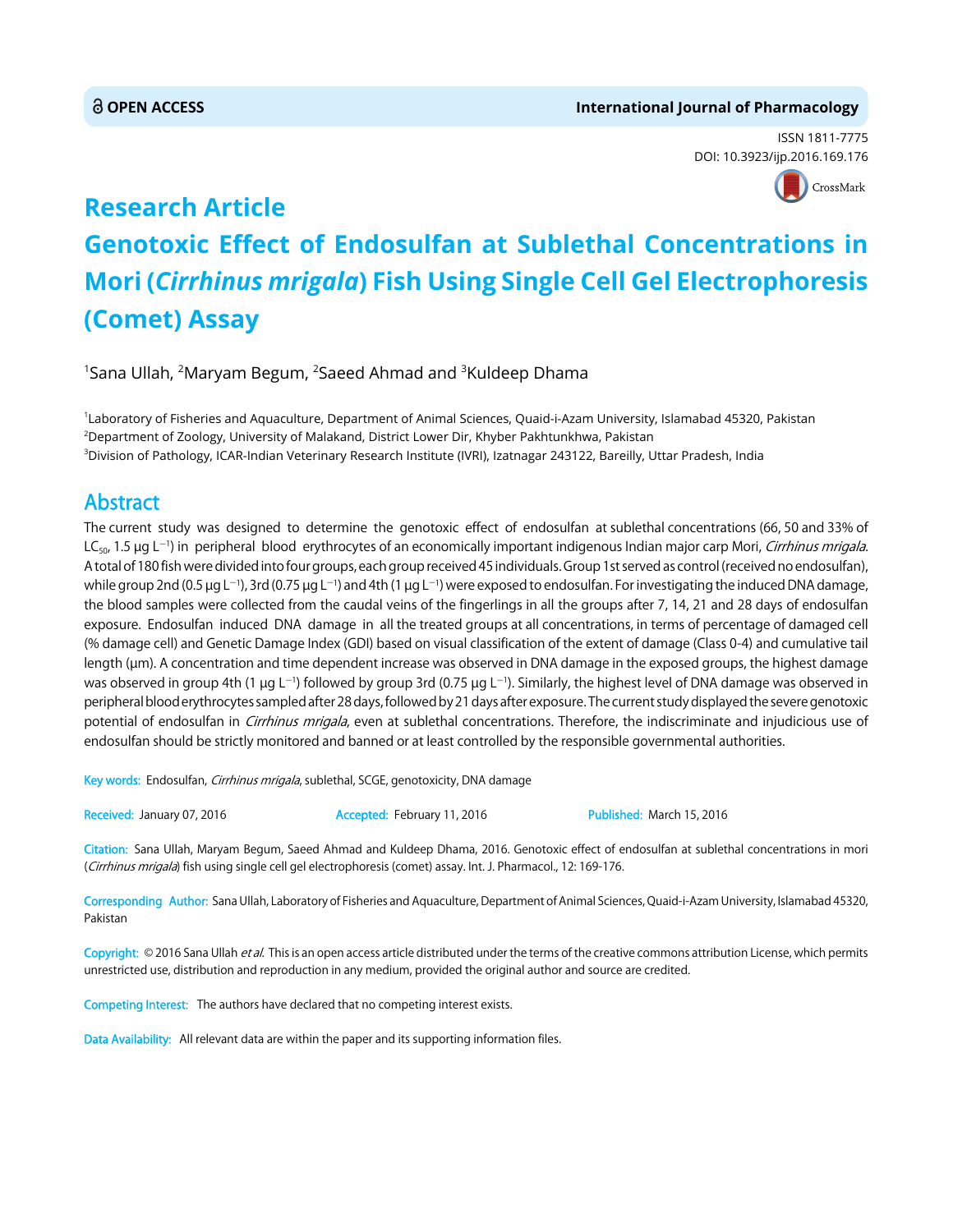#### INTRODUCTION

The enormous use of pesticides in modern world is as evident as bright day light. Pesticides are used to deter, control, mitigate and repel pests in both commercial and household agricultural activities, causing environmental pollution (Ullah, 2015). These are also used for controlling vectors of different diseases (Ullah et al., 2014). Chemical pollution poses a potential threat to humans as well as livestock specifically mammals, birds and fish. Among the various classes of pesticides, pyrethroids and organochlorine are widely employed (Ullah et al., 2015, 2016a). Organochlorine insecticides are majorly used for controlling pests of vegetables, fruits, tea and some non-food crops including cotton and tobacco.

Indiscriminate and injudicious use of pesticides has been a matter of concern for fisheries toxicologist since very long. Studies have shown that less than 0.1% of the applied pesticides reach the target while 99% lead to ecosystems, contaminating land, air and water (Yekeen and Fawole, 2011). Pesticides are one of the major contributors to water pollution. More than 200 types of pesticides are being used in thousand different products, containing different heavy metals including manganese, zinc, lead, copper, cadmium, nickel, iron and chromium (Latif et al., 2013). These heavy metals threaten the survival of different economically important aquatic organisms at lethal concentrations while adversely affect the biological systems of these organisms at sublethal concentrations (Ullah and Zorriehzahra, 2015).

Organochlorine insecticides are widely consumed on large scale due to their strong insecticidal properties and broader applications. However, higher persistence in the environment and being toxic to non-target organisms, some organochlorine insecticides are banned (Sharma et al., 2011). Endosulfan, an organochlorine insecticide is identified as one of the extensively used pesticides in Pakistan. Although, endosulfan is less persistent than other organochlorine insecticides, yet induces different form of toxicities in non-target animals (Lee et al., 2013). Despite being a higher agricultural yield due to endosulfan use, it has also been reported to be highly toxic to different non-target organisms including fish (Suneetha et al., 2010). It alters physiology, behaviour, metabolism, endocrine and defence systems of the fish and ultimately affects their survival (Ullah and Zorriehzahra, 2015; Ullah et al., 2016a).

The mutagenic and genotoxic effects of endosulfan have been reported in various fish species including Mystus vittatus (Sharma et al., 2007), Clarias gariepinus (Yekeen and Fawole, 2011), Carassius carassius (Dar et al., 2014, 2015) and Labeo rohita (Ullah et al., 2016b) but literature regarding sublethal genotoxic effects of endosulfan in mori (Cirrhinus mrigala) is still scanty. Therefore the current study was aimed to investigate endosulfan induced DNA damage in mori, an economically important indigenous Indian major carp.

#### MATERIALS AND METHODS

Test animal acclimatization: A total of 180 fingerlings of Indian major carp mori (Cirrhinus mrigala) (weight: 9.21 $\pm$ 1.12 g; length: 10.45 $\pm$ 1.32 cm) were acclimatized for fifteen days and were fed (35% basal protein diet) twice daily at the rate of 5% b.wt., prior starting the experiment. Feed remains and excretory wastes were siphoned off daily to avoid stress. Water quality parameters were checked daily.

**Experimental design:** After acclimatization, the fish were grouped (45 fingerlings in each group, 15 individuals per aquarium) and exposed to sublethal concentrations (0.5, 0.75 and 1  $\mu$ g L<sup>-1</sup>) of endosulfan in triplicates. Group 1st (control group) was not exposed to endosulfan while group 2nd, 3rd and 4th were exposed to 0.5, 0.75 and 1  $\mu$ g L<sup>-1</sup> of endosulfan, respectively. Blood was collected of caudal veins after 7, 14, 21 and 28 days for assessing DNA damage.

**Comet assay:** The DNA damage was assessed through comet assay by following Singh et al. (1988). The slides, gently neutralized (0.4 M tris buffer, pH 7.5) after electrophoresis were stained (Acridine orange stain, 3-4 mL of 0.2 mg mL $^{-1}$  of distilled water) and analyzed through epifluorescent microscopy, 400X (Nikon AFX-1 Optihot).

Cells having comet like appearance were having damaged DNA while intact nuclei was having no DNA damage. The DNA damage was observed as DNA migration length in the tails of the comets (Grover et al., 2003). While comet scoring, cells having dispersed heads or no heads were excluded, considering them as apoptotic cell. The captured digital images were analyzed by following Collins (2004) through comets' visual inspection (Class 0-4, as given in Fig. 1).

The DNA damage was assessed in terms of Genetic Damage Index (GDI), percent damage cells and cumulative tail length of the comets, as this comet scoring method gives sufficient calculable and quantifiable resolution, rational for multipurpose (Liao et al., 2009).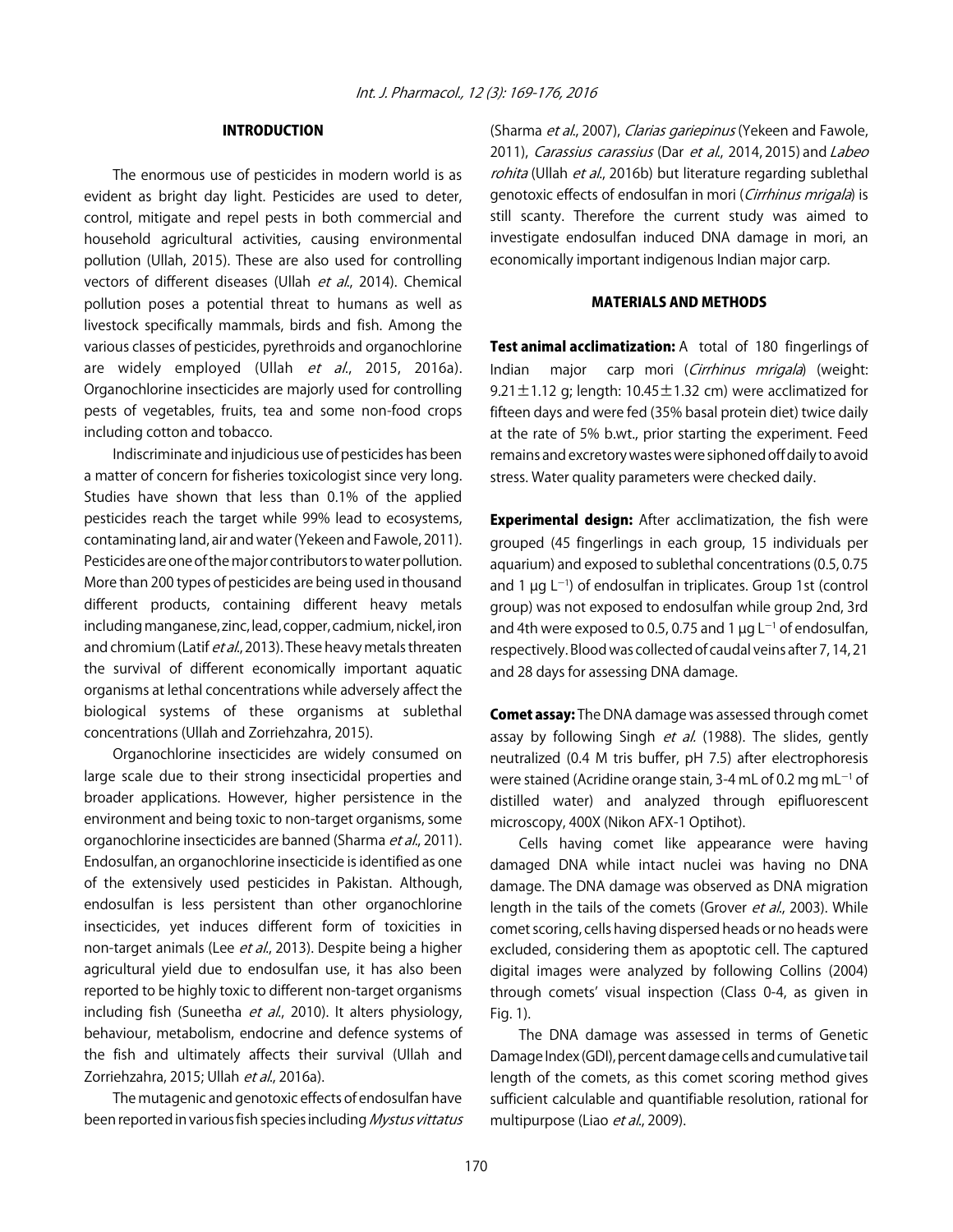Int. J. Pharmacol., 12 (3): 169-176, 2016

![](_page_3_Figure_1.jpeg)

Fig. 1(a-e): DNA damage types/classes (comets), (a) Type 0, (b) Type 1, (c) Type 2, (d) Type 3 and (e) Type 4, induced in erythrocytes of Cirrhinus mrigala

Statistical analysis: Data expressed as Mean±SD was analysed through ANOVA followed by LSD test in Statistix Version X. Value of p<0.05 was considered as significant statistically.

#### RESULTS

The DNA damage was observed in all endosulfan treated groups. A time and concentration dependent increase was observed in DNA damage induced in peripheral blood erythrocytes of mori. Table 1-4 are showing DNA damage classes (damage type 0-4) induced after exposure to endosulfan at all three sublethal concentrations, while Table 5-8 are showing DNA damage, in terms of genetic damage index, percentage of damaged cell and cumulative tail length, observed after 7-28 days, respectively.

Water physico-chemical parameters: The experiment was carried out in ambient water, having physico-chemical parameters within permissible limits. During the experiment water temperature ranged between 22 and  $25^{\circ}$ C, pH <7.7, hardness <295 mg L<sup>-1</sup>, ammonia <0.24 ppm while DO ranged between 6.9-7.5 mg L $^{-1}$ .

Percentage of damaged cell (%): Percent damaged cell, in control group (not exposed to endosulfan) ranged from

3.50 $\pm$ 0.1 to 4.60 $\pm$ 1.0, in group 2nd (0.5  $\mu$ g L $^{-1}$ ) 23.1 $\pm$ 2.1 to 35.0 $\pm$ 3.4, in group 3rd (0.75 µg L<sup>-1</sup>) 34.0 $\pm$ 1.2 to 43.7 $\pm$ 1.3 while in group 4th (1  $\mu$ g L<sup>-1</sup>) percent damage cell ranged from  $38.4 \pm 2.3$  to  $48.2 \pm 2.21$  after 7-28 days of exposure to sublethal concentration of endosulfan.

Genetic Damaged Index (GDI): An increasing trend was observed in GDI with concentration, as the highest level of GDI was observed in Group 4th (1  $\mu$ g L $^{-1}$ ) followed by Group 3rd  $(0.75 \,\mu g L^{-1})$ . A similar trend was observed with exposure time, as the highest GDI was observed after 28 days followed by 21 days of exposure. The GDI observed after 7 days was  $0.1202 \pm 0.01$ ,  $0.9468 \pm 0.17$ ,  $1.3156 \pm 0.61$  and  $1.6350 \pm 0.71$  in group 1st, 2nd, 3rd and 4th while  $0.0848 \pm 0.00$ , 1.3262 $\pm 0.06$ , 1.7088±0.02 and 1.8770±0.01 after 28 days of exposure, respectively.

**Cumulative tail length of comets (um):** Cumulative tail length was highest in group 4th, followed by group 3rd after 28 days while least in group 1st after 7 days, followed by the same group after 14 days. Cumulative tail length ranged between 4.210±0.071 and 5.610±2.120 in group 1st, 113.87±5.91 and 152.51±12.6 in group 2nd, 155.56±9.87 and 198.42±10.6 in group 3rd and between  $186.31 \pm 11.7$  and  $234.63 \pm 13.3$  in group 4th.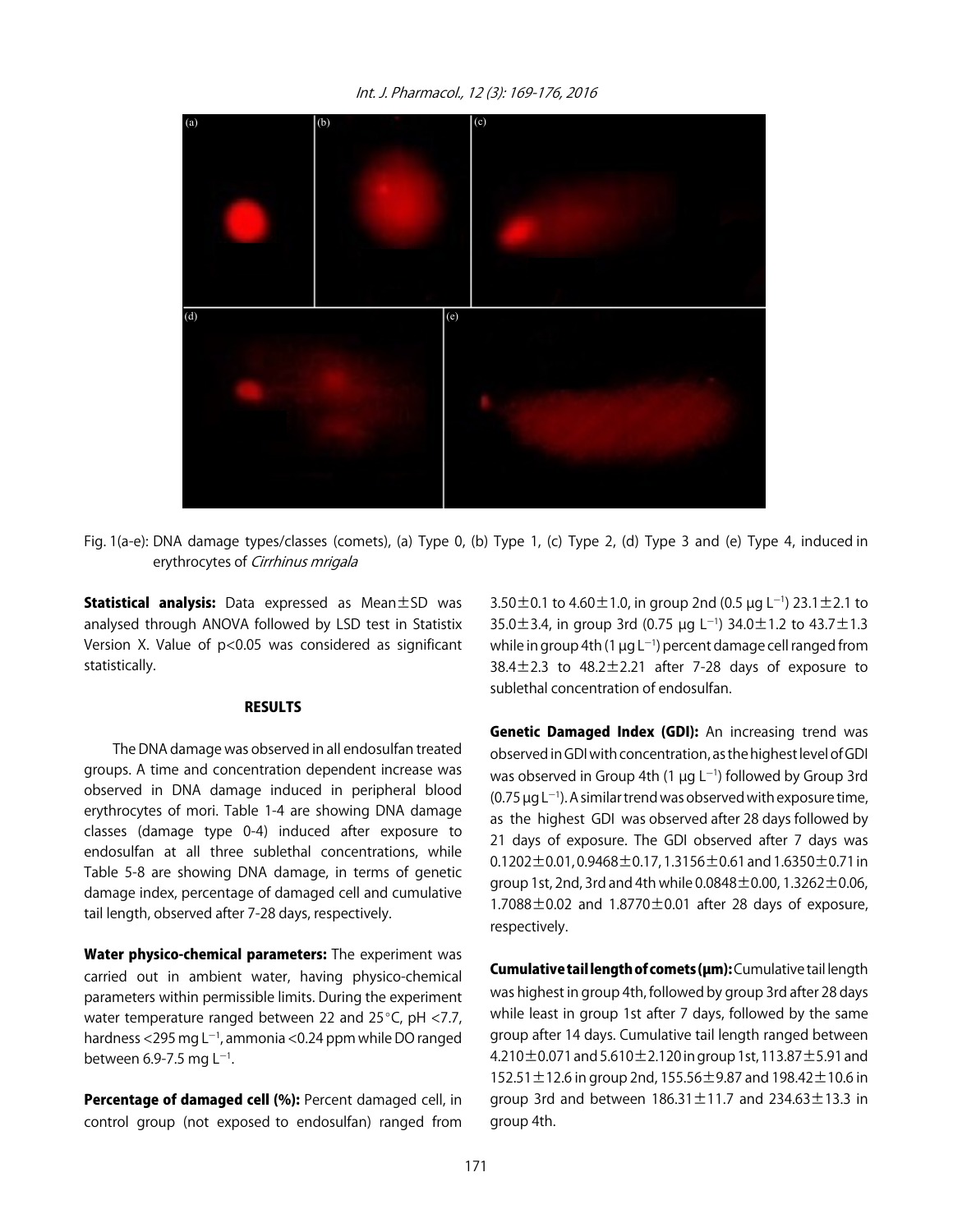#### Int. J. Pharmacol., 12 (3): 169-176, 2016

| Table 1: Endosulfan induced DNA damage in <i>Cirrhinus mrigala</i> after 7 days |                             |                                   |                              |                             |                             |  |  |
|---------------------------------------------------------------------------------|-----------------------------|-----------------------------------|------------------------------|-----------------------------|-----------------------------|--|--|
|                                                                                 | Un-damaged nuclei (%)       | Proportions of damaged nuclei (%) |                              |                             |                             |  |  |
| Groups                                                                          | Type 0                      | Type 1                            | Type 2                       | Type 3                      | Type 4                      |  |  |
| Control                                                                         | $93.5 \pm 4.3^{\circ}$      | $3.00 \pm 0.5$ <sup>c</sup>       | $1.50 \pm 0.3$ c             | $2.00 \pm 0.8$ <sup>d</sup> | $0.00 \pm 0.0$ <sup>d</sup> |  |  |
| $0.50 \,\mu g \,L^{-1}$                                                         | $64.2 \pm 5.3^{\rm b}$      | $12.7 \pm 1.8^{\circ}$            | $9.10 \pm 1.5^{\circ}$       | $11.5 \pm 0.6$ <sup>c</sup> | $2.50 \pm 0.3$ <sup>c</sup> |  |  |
| $0.75 \mu g L^{-1}$                                                             | $34.2 \pm 1.9$ <sup>c</sup> | $31.8 \pm 3.7^{\circ}$            | $11.8 \pm 2.1^a$             | $13.7 \pm 1.1^{\circ}$      | $8.50 \pm 0.9$              |  |  |
| $1.00 \,\mu g \,L^{-1}$                                                         | $31.6 \pm 2.3$              | $30.0 \pm 4.1^{\circ}$            | $10.0 \pm 1.7$ <sup>ab</sup> | $17.4 \pm 1.2^a$            | $11.0 \pm 1.6^{\circ}$      |  |  |

Data are represented as Mean $\pm$ SD (n = 6). Means followed by different letters within the column are significantly different (p<0.05), ANOVA followed by LSD test

#### Table 2: Endosulfan induced DNA damage in Cirrhinus mrigala after 14 days

|                                           | Un-damaged nuclei (%)  |                             | Proportions of damaged nuclei (%) |                             |                             |  |  |
|-------------------------------------------|------------------------|-----------------------------|-----------------------------------|-----------------------------|-----------------------------|--|--|
| Groups                                    | Type 0                 | Type.                       | Type 2                            | Type 3                      | Type 4                      |  |  |
| Control                                   | $90.1 \pm 5.1^{\circ}$ | $5.30 \pm 1.7$ <sup>d</sup> | $1.10 \pm 0.3$ c                  | $3.50 \pm 0.8$              | $0.00 \pm 0.0$ d            |  |  |
| $0.50 \,\mathrm{\mu g} \,\mathrm{L}^{-1}$ | $52.3 \pm 7.2$         | $20.4 \pm 3.4$              | $13.3 \pm 1.9^{\circ}$            | $9.81 \pm 1.2$ <sup>b</sup> | 4.19 $\pm$ 0.7 $\epsilon$   |  |  |
| $0.75 \mu g L^{-1}$                       | $32.4 \pm 0.7$         | $29.2 \pm 3.1^a$            | $16.5 \pm 3.1^{\circ}$            | $10.1 \pm 1.6^{\circ}$      | $11.8 \pm 3.2$ <sup>b</sup> |  |  |
| $1.00 \,\mu g \,L^{-1}$                   | $30.2 \pm 1.1$ °       | $27.5 \pm 3.1$ <sup>b</sup> | $13.5 \pm 2.1$ <sup>b</sup>       | $15.4 \pm 2.1$ <sup>a</sup> | $13.4 \pm 2.4^{\circ}$      |  |  |

Data are represented as Mean±SD (n = 6). Means followed by different letters within the column are significantly different (p<0.05), ANOVA followed by LSD test

#### Table 3: Endosulfan induced DNA damage in Cirrhinus mrigala after 21 days

|                                           | Un-damaged nuclei (%)<br>------------------------------- | Proportions of damaged nuclei (%) |                        |                             |                             |  |
|-------------------------------------------|----------------------------------------------------------|-----------------------------------|------------------------|-----------------------------|-----------------------------|--|
| Groups                                    | Type 0                                                   | Tvpe 1                            | Type 2                 | Tvpe 3                      | Type 4                      |  |
| Control                                   | $88.2 \pm 7.3$ <sup>a</sup>                              | $8.10 \pm 0.7$ <sup>c</sup>       | $1.40 \pm 0.7$ °       | $2.30 \pm 0.4$ <sup>c</sup> | $0.00 \pm 0.0$ d            |  |
| $0.50 \,\mathrm{\mu g} \,\mathrm{L}^{-1}$ | $50.2 \pm 4.5^{\circ}$                                   | $18.2 \pm 3.4^{\circ}$            | $13.3 \pm 1.2^b$       | $13.2 \pm 2.3^{\circ}$      | $5.10 \pm 0.8$ c            |  |
| $0.75 \mu g L^{-1}$                       | $30.2 \pm 1.3$ <sup>c</sup>                              | $28.9 \pm 2.4$ <sup>a</sup>       | $17.2 \pm 0.9^{\circ}$ | $14.1 \pm 1.1^{ab}$         | 9.60 $\pm$ 2.4 <sup>b</sup> |  |
| $1.00 \,\mu g \,L^{-1}$                   | $28.2 \pm 1.1$ <sup>c</sup>                              | $26.2 \pm 1.2^{ab}$               | $13.2 + 1.4b$          | $16.1 \pm 1.3^a$<br>.       | $16.3 \pm 1.4a$             |  |

Data are represented as Mean $\pm$ SD (n = 6). Means followed by different letters within the column are significantly different (p<0.05)., ANOVA followed by LSD test

#### Table 4: Endosulfan induced DNA damage in Cirrhinus mrigala after 28 days

| Groups              | Un-damaged nuclei (%)                  | Proportions of damaged nuclei (%) |                             |                              |                        |  |
|---------------------|----------------------------------------|-----------------------------------|-----------------------------|------------------------------|------------------------|--|
|                     | ----------------------------<br>Type 0 | Tvpe 1                            | Tvpe 2                      | Type 3                       | Type 4                 |  |
| Control             | $88.2 \pm 6.6^{\circ}$                 | $8.07 \pm 0.9$ <sup>c</sup>       | $1.40\pm0.4$ <sup>d</sup>   | $2.30 \pm 0.6$ <sup>c</sup>  | $0.00 \pm 0.0$         |  |
| $0.50 \mu q L^{-1}$ | $48.7 \pm 3.4^{\circ}$                 | $16.3 \pm 2.1^{\circ}$            | $11.6 \pm 1.5$ <sup>c</sup> | $13.7 \pm 1.3^b$             | $9.70 \pm 1.4^{\circ}$ |  |
| $0.75 \mu g L^{-1}$ | $29.8 \pm 1.7$ °                       | $26.5 \pm 0.9$ <sup>a</sup>       | $18.7 \pm 2.4^a$            | $14.8 \pm 2.1$ <sup>ab</sup> | $102 \pm 06^{\circ}$   |  |
| $1.00 \mu g L^{-1}$ | $26.2 \pm 1.5$ <sup>d</sup>            | $25.6 \pm 1.2$ <sup>a</sup>       | $14.5 \pm 1.7$ <sup>b</sup> | $15.4 \pm 1.1^a$             | 18.3±3.3ª              |  |

Data are represented as Mean $\pm$ SD (n = 6). Means followed by different letters within the column are significantly different (p<0.05), ANOVA followed by LSD test

| Table 5: Endosulfan induced geno-toxicity in <i>Cirrhinus mrigala</i> after 7 days |  |  |
|------------------------------------------------------------------------------------|--|--|
|                                                                                    |  |  |

|                     |                             | **Genetic                      | Cumulative                     |
|---------------------|-----------------------------|--------------------------------|--------------------------------|
| Groups              | Damaged cells (%)*          | damage index (GDI)             | tail length (µm)               |
| Control             | $3.50 \pm 0.1$ <sup>d</sup> | $0.1202 \pm 0.01$ <sup>d</sup> | $4.210 \pm 0.071$ <sup>d</sup> |
| $0.50 \mu q L^{-1}$ | $23.1 \pm 2.1$ c            | $0.9468 \pm 0.17$ c            | 113.870±5.91c                  |
| $0.75 \mu q L^{-1}$ | $34.0 \pm 1.2$ <sup>b</sup> | $1.3156 \pm 0.61^{\circ}$      | 155.560±9.87 <sup>b</sup>      |
| $1.00 \mu g L^{-1}$ | $38.4 \pm 2.3$ <sup>a</sup> | $1.6350 \pm 0.71$ <sup>a</sup> | 186.310 ± 11.7 <sup>a</sup>    |

Data are represented as Mean $\pm$ SD (n = 6). Means followed by different letters within the column are significantly different (p<0.05), ANOVA followed by LSD test, Damaged cell  $(%)^*$  = Type II+type III+type IV, \*\* Genetic damage index = Type I+2(type II)+3(type III)+4(type IV)/type 0+type I+type II+type III+type IV

Table 6: Endosulfan induced genotoxic damage in Cirrhinus mrigala after 14 days

|                     |                             | Genetic                        | Cumulative                     |
|---------------------|-----------------------------|--------------------------------|--------------------------------|
| Groups              | Damaged cells (%)           | damage index (GDI)             | tail length (µm)               |
| Control             | $4.60 \pm 1.0$ <sup>d</sup> | $0.1100 \pm 0.01$ <sup>d</sup> | $4.251 \pm 1.211$ <sup>d</sup> |
| $0.50 \mu q L^{-1}$ | $27.3 \pm 2.3$ c            | $1.0503 \pm 0.06^{\circ}$      | 125.410 ± 5.76 <sup>c</sup>    |
| $0.75 \mu q L^{-1}$ | 38.4±1.7 <sup>b</sup>       | $1.5383 \pm 0.11$ <sup>a</sup> | 169.160±9.39 <sup>b</sup>      |
| $1.00 \mu q L^{-1}$ | $42.3 \pm 2.1$ <sup>a</sup> | $1.7417 \pm 0.09$ <sup>a</sup> | 197.140±8.18 <sup>a</sup>      |

Data are represented as Mean $\pm$ SD (n = 6). Means followed by different letters within the column are significantly different (p<0.05), ANOVA followed by LSD test

Table 7: Endosulfan induced genotoxicity in Cirrhinus mrigala after 21 days

|                     |                             | Genetic                        | Cumulative                  |
|---------------------|-----------------------------|--------------------------------|-----------------------------|
| Groups              | Damaged cells (%)           | damage index (GDI)             | tail length (µm)            |
| Control             | $3.70 \pm 0.9$ <sup>d</sup> | $0.1020 \pm 0.01$ <sup>d</sup> | 5.110±2.010 <sup>d</sup>    |
| $0.50 \mu q L^{-1}$ | $31.6 \pm 3.1$ c            | $1.2471 \pm 0.21$ <sup>b</sup> | 134.430±9.51c               |
| $0.75 \mu g L^{-1}$ | $40.9 \pm 1.2$ <sup>b</sup> | $1.6813 \pm 0.05$ <sup>a</sup> | 183.730 ± 13.8 <sup>b</sup> |
| $1.00 \mu g L^{-1}$ | $45.6 \pm 2.3$ <sup>a</sup> | $1.8086 \pm 0.10^a$            | 217.760 ± 11.2 <sup>a</sup> |

Data are represented as Mean $\pm$ SD (n = 6). Means followed by different letters within the column are significantly different (p<0.05), ANOVA followed by LSD test

Table 8: Endosulfan induced genotoxic damage in *Cirrhinus mrigala* after 28 days

|                     |                             | Genetic                        | Cumulative                     |
|---------------------|-----------------------------|--------------------------------|--------------------------------|
| Groups              | Damaged cells (%)           | damage index (GDI)             | tail length (µm)               |
| Control             | 3.70±0.1 <sup>d</sup>       | $0.0848 \pm 0.00$ c            | $5.610 \pm 2.120$ <sup>d</sup> |
| $0.50 \mu q L^{-1}$ | 35.0 $\pm$ 3.4 $\text{c}$   | $1.3262 \pm 0.06^b$            | 152.510 ± 12.6°                |
| $0.75 \mu q L^{-1}$ | $43.7 \pm 1.3$ <sup>b</sup> | $1.7088 \pm 0.02$ <sup>a</sup> | 198.420 ± 10.6 <sup>b</sup>    |
| $1.00 \mu q L^{-1}$ | $48.2 \pm 2.1$ <sup>a</sup> | 1.8770±0.01 <sup>a</sup>       | 234.630 ± 13.3 <sup>a</sup>    |

Data are represented as Mean $\pm$ SD (n = 6). Means followed by different letters within the column are significantly different (p<0.05), ANOVA followed by LSD test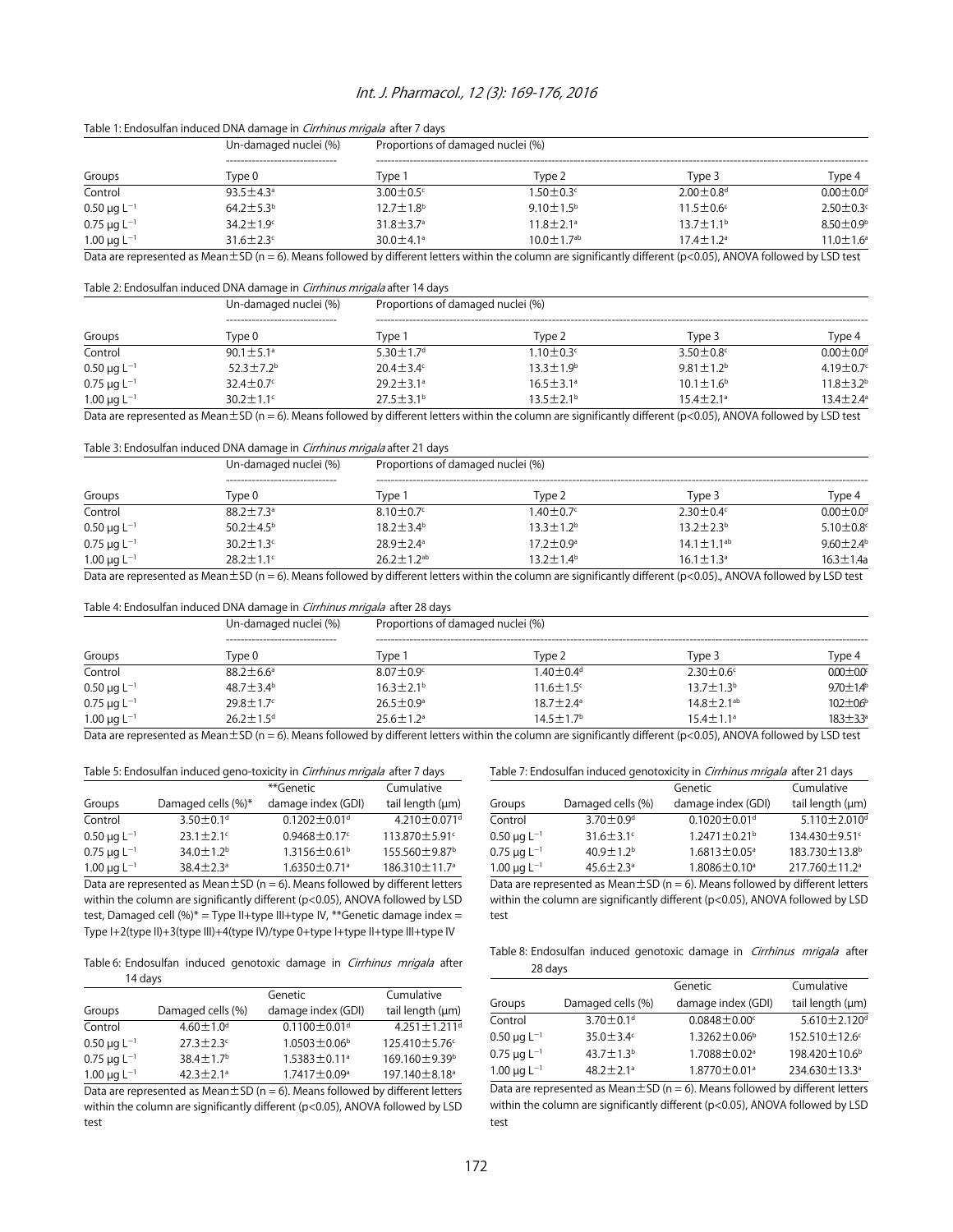#### **DISCUSSION**

Currently, over thousand chemicals are classified as pesticides. Some of these pesticides have been studied against different animal models and humans for their genotoxic potentials (Zeljezic and Garaj-Vrhovac, 2002; Bhalli et al., 2006, 2009). Animals including different species of mammals, birds, amphibians and fish have shown different extent of DNA damage after exposure to these pesticides. Different aquatic organism, specifically fish, have been employed at most of the occasions due to their prominent role in trophic web, economic worth and capability of accumulating toxic pollutants as well as responsiveness to different carcinogenic, genotoxic and mutagenic toxicants even at very low concentration (Osman et al., 2007; Banu et al., 2001; Ali et al., 2008; De Andrade et al., 2004; Jha, 2008).

Genotoxicological studies is a significant approach to achieve a greater intuition regarding the induced DNA damage, the capability of DNA repair of an organism as well as its protective mechanisms against different pollutants. Moreover, tissues specific response to specific mutagens can also be assessed. Such as, in case of fish, employing erythrocytes for evaluating DNA damage using single cell gel electrophoresis might be beneficial on account of being an easy tissues to collect and easy processing through SCGE, specifically in case of tiny fish species (Sumathi et al., 2001; Ullah et al., 2016c). Previous studies regarding investigations of DNA damage revealed SCGE as a significant, versatile and useful assay (Frenzilli et al., 2009; Galindo et al., 2010). The SCGE has been employed for measuring DNA damage in different organisms including, mollusks (Cotelle and Ferard, 1999; Canty et al., 2009), reptiles (Bronikowski, 2008), amphibians (Cotelle and Ferard, 1999; Yin et al., 2009), mammals (Park et al., 2007; Garaj-Vrhovac et al., 2009) and birds (Baos et al., 2006).

In the current study a significant (p<0.05) genotoxic effect of endosulfan was observed, from time of exposure as well as concentrations, which clearly indicated the genotoxic potential of endosulfan. The current findings were in agreement with the previous studies conducted on different fish species including Ameiurus nebulosus (Pandrangi et al., 1995), Tilapia mossambica (Banu et al., 2001), Dreissena polymorpha (Pavlica et al., 2001), Channa punctatus (Kushwaha et al., 2000; Pandey et al., 2006; Ali et al., 2008), Mugilsp. and Netumasp., (De Andrade et al., 2004), Carassius auratus (Masuda et al., 2004), Cyprinus carpio (Buschini et al., 2004; Gustavino et al., 2005) and Labeo rohita (Ullah, 2015; Ullah et al., 2016b, c).

The DNA damage observed in the current study could possibly be initiated from DNA single or double strand breaks, formations of DNA adducts and DNA-Protein or DNA-DNA cross links, which might resulted due to the interaction of DNA and pesticide or its metabolites (Fairbairn et al., 1995; Mitchelmore and Chipman, 1998). However, further study is required in order to know the precise mechanism of endosulfan induced genotoxicity as well as to know regarding, which metabolite of endosulfan (alpha and beta) is responsible for DNA strand breaks or either both are responsible (Lu et al., 2000). Yet clastogenic activity, of either of the isomers or their metabolites may exist (Dzwonkowska and Hubner, 1986; Khan and Sinha, 1993). Genotoxicity in fish can be correlated with clastogenicity of endosulfan, as an elevation was observed in DNA migration in the current study as well as in previous studies after use of different environmental mutagens (Russo et al., 2004).

Endosulfan is highly toxic to different species of mammals and fish, which might be attributed to its estrogenic activity. It may possibly bio-accumulate in various edible aquatic organisms and can probably cause human fatalities (Naqvi and Newton, 1990; Belpaeme et al., 1998). However, the genotoxic potential of endosulfan is still to be explored on different fish species. The observed DNA damage in the current study might be linked to Reactive Oxygen Species (ROS) formation during biotransformation of endosulfan, as ROS is highly toxic to fish (Ullah et al., 2016a). The ROS directly break DNA via hydrogen peroxide or hydroxyl ions, subsequently result in oxidized bases of DNA (Akcha et al., 2003). Antioxidant defense system of fish neutralizes ROS but when ROS production exceeds antioxidant enzymes production, it leads to cellular lesions which result in DNA damage (Cadet et al., 2003; Cavalcante et al., 2008; Jha, 2008). Hence, DNA damage is much attributed by oxidative DNA damage due to higher production of ROS (Wilson et al., 1998; Pavlica et al., 2001).

#### **CONCLUSION**

Endosulfan was found as highly genotoxic to mori, even at lower sublethal concentration. The results of the current study revealed apprehension regarding the potential dangers of endosulfan to fish, as the similar concentration of endosulfan has been reported in river systems of some African countries. The current findings indicated SCGE/comet assay, as a reliable sensitive assay for investigating genotoxicity induced in fish after pesticides or other toxicants exposure.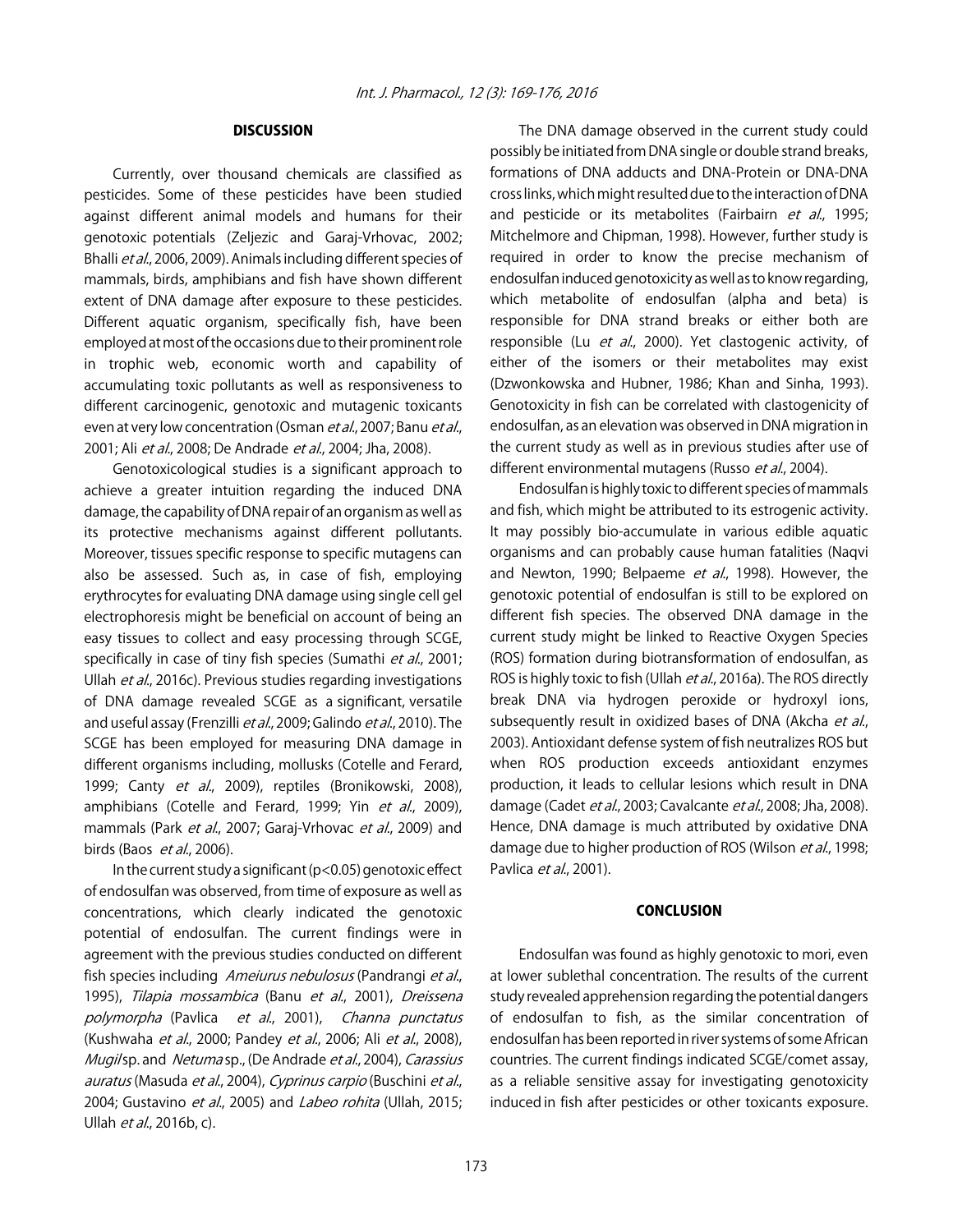Moreover, four weeks period of experimentation appears to be satisfactory for determining DNA damage induced by sublethal concentrations of endosulfan in fish using SCGE/comet assay.

#### **REFERENCES**

- Akcha, F., F.V. Hubert and A. Pfhol-Leszkowicz, 2003. Potential value of the comet assay and DNA adduct measurement in dab (*Limanda limanda*) for assessment of *in situ* exposure to genotoxic compounds. Mutat. Res./Genet. Toxicol. Environ. Mutagen., 534: 21-32.
- Ali, D., N.S. Nagpure, S. Kumar, R. Kumar and B. Kushwaha, 2008. Genotoxicity assessment of acute exposure of chlorpyrifos to freshwater fish Channa punctatus (bloch) using micronucleus assay and alkaline single-cell gel electrophoresis. Chemosphere, 71: 1823-1831.
- Banu, B.S., K. Danadevi, M.F. Rahman, Y.R. Ahuja and J. Kaiser, 2001. Genotoxic effect of monocrotophos to sentinel species using comet assay. Food Chem. Toxicol., 39: 361-366.
- Baos, R., R. Jovani, N. Pastor, J.L. Tella and B. Jimenez et al., 2006. Evaluation of genotoxic effects of heavy metals and arsenic in wild nestling white storks (Ciconia ciconia) and black kites (Milvus migrans) from southwestern spain after a mining accident. Environ. Toxicol. Chem., 25: 2794-2803.
- Belpaeme, K., K. Cooreman and M. Kirsch-Voiders, 1998. Development and validation of the in vivo alkaline comet assay for detecting genomic damage in marine flatfish. Mutat Res., 15: 167-184.
- Bhalli, J.A., Q.M. Khan and A. Nasim, 2006. DNA damage in pakistani pesticide-manufacturing workers assayed using the comet assay. Environ. Mol. Mutagen., 47: 587-593.
- Bhalli, J.A., T. Ali, M.R. Asi, Z.M. Khalid, M. Ceppi and Q.M. Khan, 2009. DNA damage in Pakistani agricultural workers exposed to mixture of pesticides. Environ. Mol. Mutagen., 50: 37-45.
- Bronikowski, A.M., 2008. The evolution of aging phenotypes in snakes: A review and synthesis with new data. Age, 30: 169-176.
- Buschini, A., A. Martino, B. Gustavino, M. Monfrinotti and P. Poli et al., 2004. Comet assay and micronucleus test in circulating erythrocytes of Cyprinus carpio specimens exposed *in situ* to lake waters treated with disinfectants for potabilization. Mutat. Res./Genet. Toxicol. Environ. Mutagen., 557: 119-129.
- Cadet, J., T. Douki, D. Gasparutto and J.L. Ravanat, 2003. Oxidative damage to DNA: Formation, measurement and biochemical features. Mutation Res./Fundam. Mol. Mech. Mutagen., 531: 5-23.
- Canty, M.N., T.H. Hutchinson, R.J. Brown, M.B. Jones and A.N. Jha, 2009. Linking genotoxic responses with cytotoxic and behavioural or physiological consequences: Differential sensitivity of echinoderms (Asterias rubens) and marine molluscs (Mytilus edulis). Aquatic Toxicol., 94: 68-76.
- Cavalcante, D.G.S.M., C.B.R. Martinez and S.H. Sofia, 2008. Genotoxic effects of Roundup<sup>®</sup> on the fish *Prochilodus* lineatus. Mutat. Res./Genet. Toxicol. Environ. Mutagenesis, 655: 41-46.
- Collins, A.R., 2004. The comet assay for DNA damage and repair: Principles, applications and limitations. Mol. Biotechnol., 26: 249-261.
- Cotelle, S. and J.F. Ferard, 1999. Comet assay in genetic ecotoxicology: A review. Environ. Mol. Mutagen., 34: 246-255.
- Dar, S.A., A.R. Yousuf, M.H. Balkhi, F.A. Ganai and F.A. Bhat, 2014. Investigation of the genotoxicity of endosulfan to freshwater Cyprinid fish Crucian carp (Carassius carassius L.) using the micronucleus and chromosomal aberration as biomarkers. Nucleus, 57: 87-98.
- Dar, S.A., A.R. Yousuf, M.H. Balkhi, F.A. Ganai and F.A. Bhat, 2015. Assessment of endosulfan induced genotoxicity and mutagenicity manifested by oxidative stress pathways in freshwater cyprinid fish crucian carp (Carassius carassius L.). Chemosphere, 120: 273-283.
- De Andrade, V.M., T.R.O. de Freitas and J. da Silva, 2004. Comet assay using mullet (*Mugil sp.*) and sea catfish (*Netuma sp.*,) erythrocytes for the detection of genotoxic pollutants in aquatic environment. Mutat. Res./Genet. Toxicol. Environ. Mutagen., 560: 57-67.
- Dzwonkowska, A. and H. Hubner, 1986. Induction of chromosmal aberrations in the Syrian hamster by insecticides tested in vivo. Arch. Toxicol., 58: 152-156.
- Fairbairn, D.W., P.L. Olive and K.L. O'Neill, 1995. The comet assay: A comprehensive review. Mutation Res./Rev. Genet. Toxicol., 339: 37-59.
- Frenzilli, G., M. Nigro and B.P. Lyons, 2009. The comet assay for the evaluation of genotoxic impact in aquatic environments. Mutat. Res./Rev. Mutat. Res., 681: 80-92.
- Galindo, B.A., G. Troilo, I.M.S. Colus, C.B.R. Martinez and S.H. Sofia, 2010. Genotoxic effects of aluminum on the neotropical fish Prochilodus lineatus. Water Air Soil Pollut., 212: 419-428.
- Garaj-Vrhovac, V., G. Gajski, I. Trosic and I. Pavicic, 2009. Retracted: Evaluation of basal DNA damage and oxidative stress in wistar rat leukocytes after exposure to microwave radiation. Toxicology, 259: 107-112.
- Grover, P., K. Danadevi, M. Mahboob, R. Rozati, B.S. Banu and M.F. Rahman, 2003. Evaluation of genetic damage in workers employed in pesticide production utilizing the Comet assay. Mutagenesis, 18: 201-205.
- Gustavino, B., A. Buschini, M. Monfrinotti, M. Rizzoni, L. Tancioni, P. Poli and C. Rossi, 2005. Modulating effects of humic acids on genotoxicity induced by water disinfectants in Cyprinus carpio. Mutat. Res./Genet. Toxicol. Environ. Mutagen., 587: 103-113.
- Jha, A.N., 2008. Ecotoxicological applications and significance of the comet assay. Mutagenesis, 23: 207-221.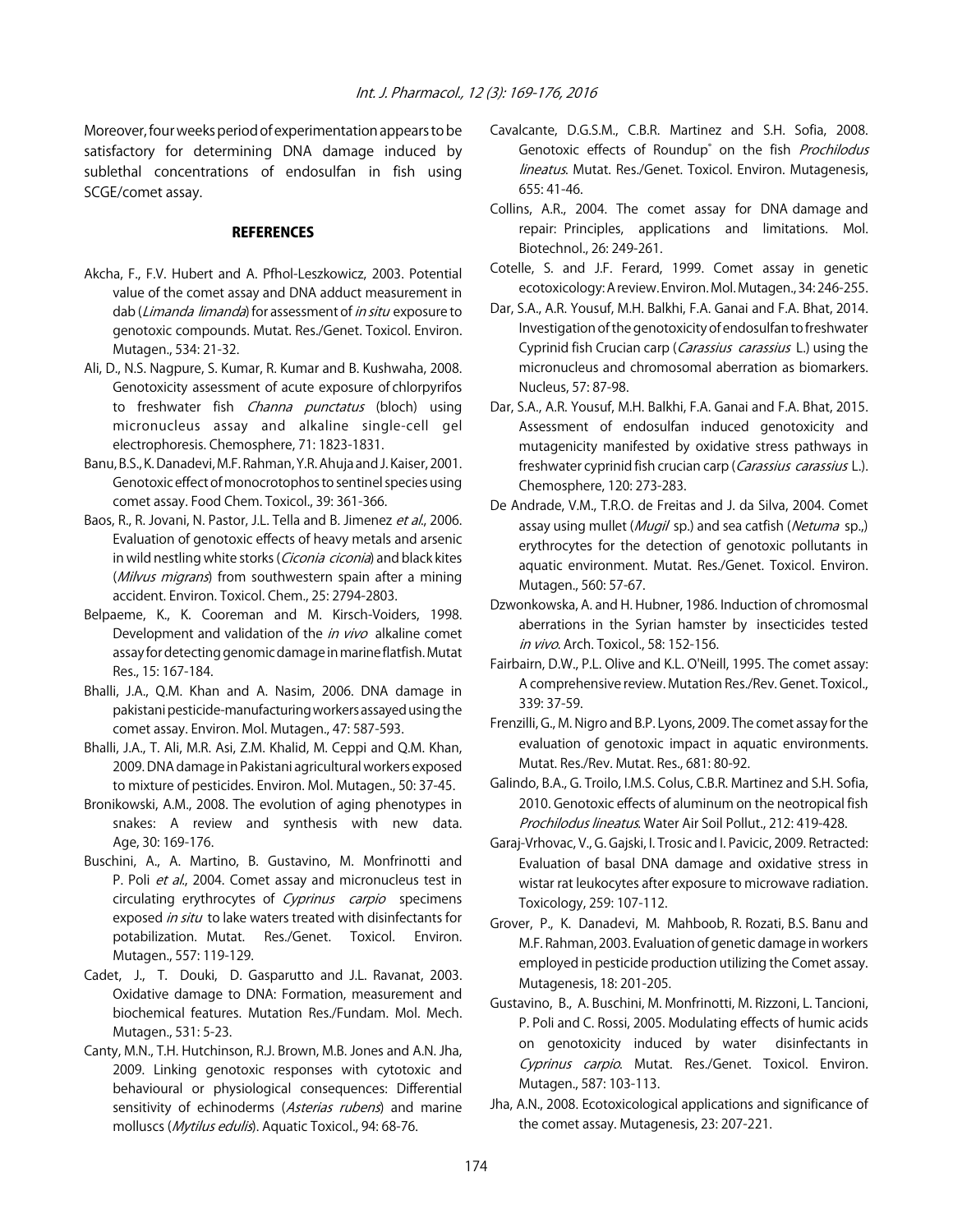- Khan, P.K. and S.P. Sinha, 1993. Antimutagenic efficacy of higher doses of vitamin C. Mutat. Res./Genet. Toxicol., 298: 157-161.
- Kushwaha, B., S.K. Srivastava, B. Singh, N.S. Nagpure and A.G. Ponniah, 2000. Evaluation of comet assay and micronuclei test as genotoxic assays in *Channa punctatus*. Natl. Acad. Sci. Lett., 23: 177-179.
- Latif, A., M. Ali, A.H. Sayyed, F. Iqbal, K. Usman, M. Rauf and R. Kaoser, 2013. Effect of copper sulphate and lead nitrate, administered alone or in combination, on the histology of liver and kidney of *Labeo rohita*. Pak. J. Zool., 45: 913-920.
- Lee, S.E., C. Young-Woong, H.H. Mo, J. Son, K. Park and K. Cho, 2013. Endosulfan-induced biomarkers in Japanese rice fish (Oryzias latipes) analyzed by SELDI-TOF-MS. Int. J. Biol. Sci., 9: 343-349.
- Liao, W., M.A. McNutt and W.G. Zhu, 2009. The comet assay: A sensitive method for detecting DNA damage in individual cells. Methods, 48: 46-53.
- Lu, Y., K. Morimoto, T. Takeshita, T. Takeuchi and T. Saito, 2000. Genotoxic effects of alpha-endosulfan and beta-endosulfan on human HepG2 cells. Environ. Health Perspect., 108: 559-561.
- Masuda, S., Y. Deguchi, Y. Masuda, T. Watanabe and H. Nukaya *e t al.*, 2004. Genotoxicity of 2-[2-(acetylamino)-4-[bis(2-hydroxyethyl)amino]-5- methoxyphenyl]-5-amino-7 bromo-4-chloro-2 H-benzotriazole (PBTA-6) and 4-amino-3, 3'-dichloro-5,4'-dinitro-biphenyl (ADDB) in goldfish (Carassius auratus) using the micronucleus test and the comet assay. Mutat. Res./Genet. Toxicol. Environ. Mutagen., 560: 33-40.
- Mitchelmore, C.L. and J.K. Chipman, 1998. DNA strand breakage in aquatic organisms and the potential value of the comet assay in environmental monitoring. Mutat. Res./Fund. Mol. Mechan. Mutagen., 399: 135-147.
- Naqvi, S.M. and D.J. Newton, 1990. Bioaccumulation of endosulfan (ThiodanR insecticide) in the tissues of Louisiana crayfish, Procambarus clarkii. J. Environ. Sci. Health Part B: Pestic. Food Contam. Agric. Wastes, 25: 511-526.
- Osman, A.G.M., S. Wuertz, I.A. Mekkawy, H.J. Exner and F. Kirschbaum, 2007. Lead induced malformations in embryos of the African catfish Clarias gariepinus (Burchell, 1822). Environ. Toxicol., 22: 375-389.
- Pandey, S., N.S. Nagpure, R. Kumar, S. Sharma, S.K. Srivastava and M.S. Verma, 2006. Genotoxicity evaluation of acute doses of endosulfan to freshwater teleost Channa punctatus (Bloch) by alkaline single-cell gel electrophoresis. Ecotoxicol. Environ. Saf., 65: 56-61.
- Pandrangi, R., M. Petras, S. Ralph and M. Vrzoc, 1995. Alkaline single cell gel (comet) assay and genotoxicity monitoring using bullheads and carp. Environ. Mol. Mutagen., 26: 345-356.
- Park, E., M. Glei, Y. Knobel and B.L. Pool-Zobel, 2007. Blood mononucleocytes are sensitive to the DNA damaging effects of iron overload-in vitro and ex vivo results with human and rat cells. Mutation Res./Fund. Mol. Mechan. Mutagen., 619: 59-67.
- Pavlica, M., G.I.V. Klobucar, N. Mojas, R. Erben and D. Papes, 2001. Detection of DNA damage in haemocytes of zebra mussel using comet assay. Mutat. Res./Genet. Toxicol. Environ. Mutagen., 490: 209-214.
- Russo, C., L. Rocco, M.A. Morescalchi and V. Stingo, 2004. Assessment of environmental stress by the micronucleus test and the comet assay on the genome of teleost populations from two natural environments. Ecotoxicol. Environ. Saf., 57: 168-174.
- Sharma, S., N.S. Nagpure, R. Kumar, S. Pandey, S.K. Srivastava, P.J. Singh and P.K. Mathur, 2007. Studies on the genotoxicity of endosulfan in different tissues of fresh water fish Mystus vittatus using the comet assay. Arch. Environ. Contaminat. Toxicol., 53: 617-623.
- Sharma, A., M. Mishra, K.R. Ram, R. Kumar, M.Z. Abdin and D.K. Chowdhuri, 2011. Transcriptome analysis provides insights for understanding the adverse effects of endosulfan in Drosophila melanogaster. Chemosphere, 82: 370-376.
- Singh, N.P., M.T. McCoy, R.R. Tice and E.L. Schneider, 1988. A simple technique for quantitation of low levels of DNA damage in individual cells. Exp. Cell Res., 175: 184-191.
- Sumathi, M., K. Kalaiselvi, M. Palanivel and P. Rajaguru, 2001. Genotoxicity of textile dye effluent on fish (Cyprinus carpio) measured using the comet assay. Bull. Environ. Contaminat. Toxicol., 66: 407-414.
- Suneetha, K., K.G. Kumar and K. Veeraiah, 2010. Changes in protein subunits induced by endosulfan and fenvalerate in fresh water fish *Labeo rohita* through SDS-PAGE. J. Exp. Biol., 31: 759-763.
- Ullah, R., A. Zuberi, S. Ullah, I. Ullah and F.U. Dawar, 2014. Cypermethrin induced behavioral and biochemical changes in mahseer, Tor putitora. J. Toxicol. Sci., 39: 829-836.
- Ullah, S., 2015. Protective role of vitamin C against Cypermethrin induced toxicity in Labeo rohita (Ham.): Biochemical aspects. M.Phil Thesis, Department of Animal Sciences, Quaid-i-Azam University, Islamabad, Pakistan.
- Ullah, S. and M.J. Zorriehzahra, 2015. Ecotoxicology: A review of pesticides induced toxicity in fish. Adv. Anim. Vet. Sci., 3: 40-57.
- Ullah, R., A. Zuberi, M. Naeem and S. Ullah, 2015. Toxicity to hematology and morphology of liver, brain and gills during acute exposure of Mahseer (Tor putitora) to cypermethrin. Int. J. Agric. Biol., 17: 199-204.
- Ullah, S., M. Begum, K. Dhama, S. Ahmad, S. Hassan and I. Alam, 2016a. Malathion induced DNA damage in freshwater fish, Labeo rohita (Hamilton, 1822) using alkaline single cell gel electrophoresis. Asian J. Anim. Vet. Adv., 11: 98-105.
- Ullah, S., Z. Hasan and K. Dhama, 2016b. Toxic effects of endosulfan on behaviour, protein contents and antioxidant enzyme system in gills, brain, liver and muscle tissues of rohu, Labeo rohita. Int. J. Pharmacol., 12: 1-10.
- Ullah, S., Z. Hasan, M.J. Zorriehzahra and S. Ahmad, 2016c. Diagnosis of endosulfan induced DNA damage in rohu (Labeo rohita, Hamilton) using comet assay. Iran. J. Fish. Sci.